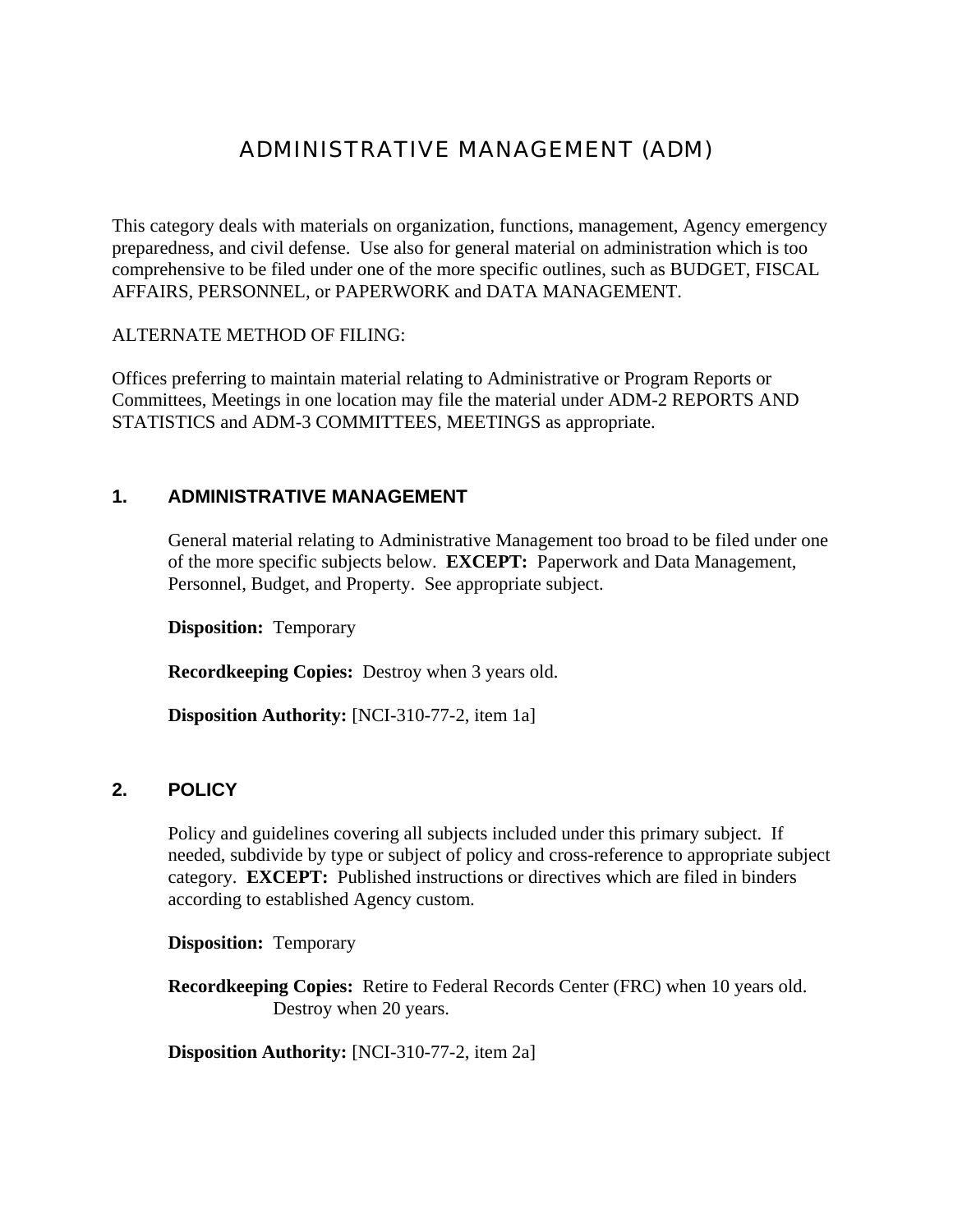# **3. REPORTS AND STATISTICS**

Reports covering all subjects included under this primary subject. Includes annual report to Congress. Case file by type of report as necessary. **EXCEPT:** Final project reports which should be filed under ADM 6 PROJECTS, or other reports which should be filed by subject involved.

a. Record copy of substantive reports, such as annual summaries and comprehensive nonrecurring reports. Case file special or one-time reports as needed.

# **Disposition: PERMANENT**

**Recordkeeping Copies:** Retire to FRC when 10 years old. Transfer to National Archives and Records Administration (NARA) when 15 years old. [NCI-310-77-2, item 3a]

b. Agency copy of above reports.

**Disposition:** Temporary

**Recordkeeping Copies:** Destroy when superseded or obsolete.

**Disposition Authority:** [NCI-310-77-2, item 4a]

c. All other reports.

**Disposition:** Temporary

**Recordkeeping Copies:** Destroy when 2 years old.

**Disposition Authority:** [NCI-310-77-2, item 5a]

d. Activity Reports

Summaries of specific action or work performed by program or administrative personnel.

**Disposition:** Temporary

**Recordkeeping Copies:** Destroy when 2 years old.

**Disposition Authority:** [GRS 23, Item 1]

# **4. COMMITTEES, MEETINGS**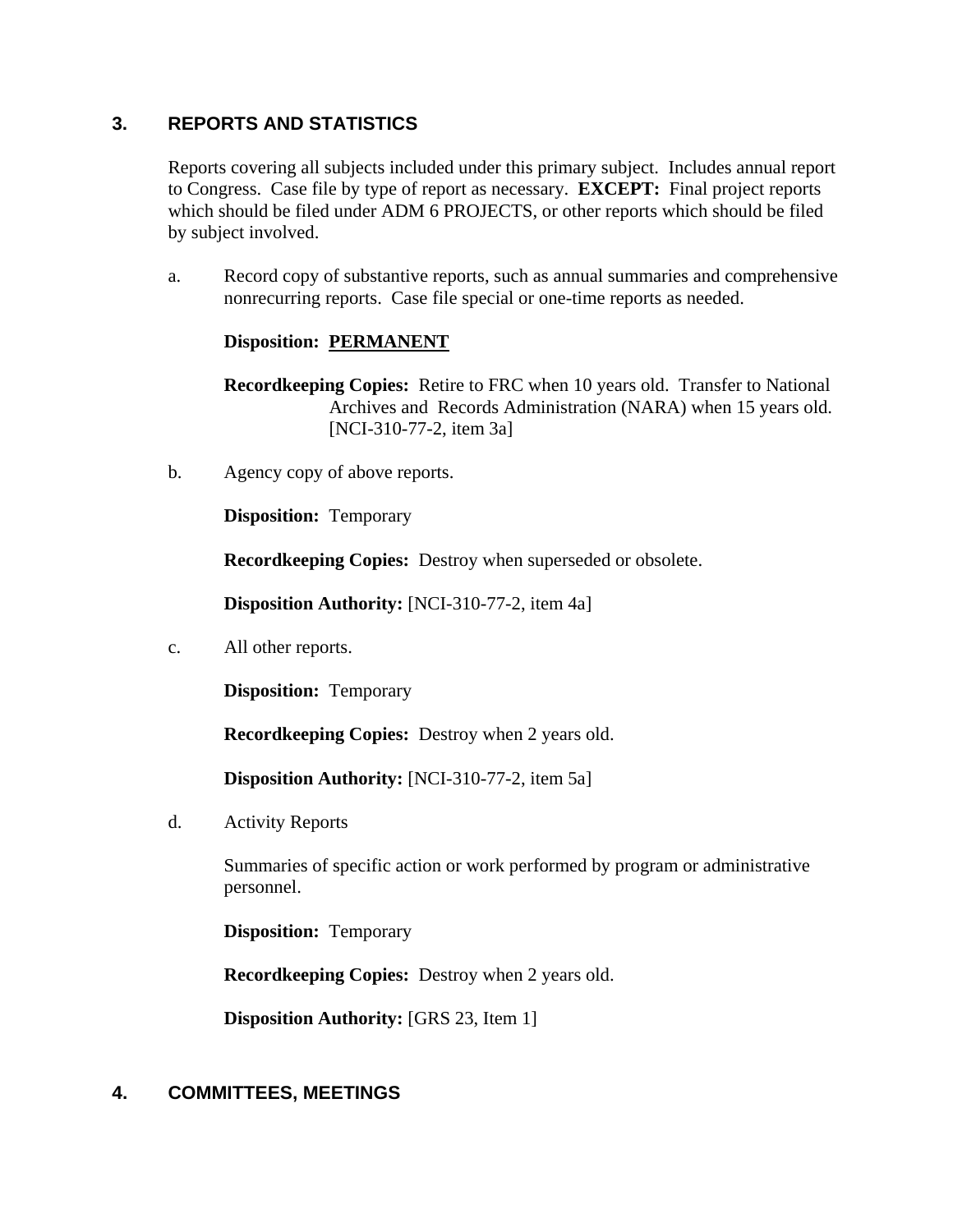a. Meetings and committees and meetings relating to Administrative activities and functions not having long-term significance. Subdivide committees and meetings, if necessary, and show name and date on folder.

See [General Administration / Boards and Committees](http://inside.aphis.usda.gov/mrpbs/records/general_administration.shtml)

b. Case file record copy of minutes and related material, including agendas of substantive or significant committees or meetings concerned with broad aspects of the Agency.

Includes committees chaired by administrative management representatives or records maintained by administrative management representatives on committees to carry out responsibility of assignments. **EXCEPT:** Program meetings or committees which should be filed under the specific program category.

# **Disposition: PERMANENT**

**Recordkeeping Copies:** Retire to FRC when 10 years old. Transfer to National Archives and Records Administration (NARA) when 15 years old.

**Disposition Authority:** [NCI-310-77-2, item 8a]

c. Arrangements

Includes such material as meeting arrangements, invitations, extra copies of agendas, accommodations, authority to attend, work-papers, acceptances, and regrets.

See [General Administration / Boards and Committees](http://inside.aphis.usda.gov/mrpbs/records/general_administration.shtml)

# **5. ORGANIZATION AND FUNCTIONS**

a. History of organization. Includes opening or is continuance of offices and reorganizations. Also includes organizational function statements. **EXCEPT:** Budgeting for new units. See BUD.

#### **Disposition: PERMANENT**

**Recordkeeping Copies**: Retire to FRC when 10 years old. Transfer to NARA when 15 years old.

**Disposition Authority:** [NCI-310-77-2, item 10a]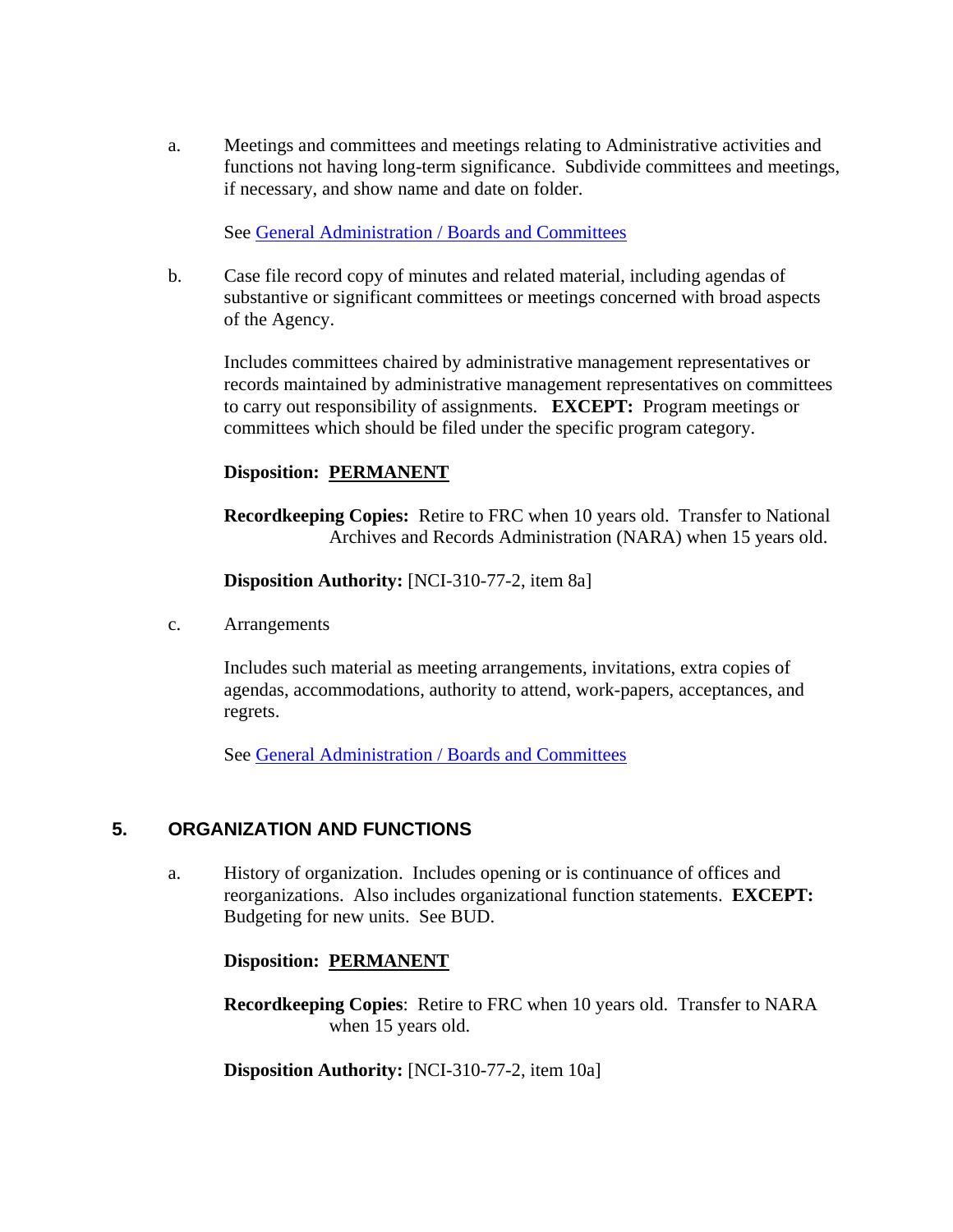b. Planning

Includes material relating to organizational goals and objectives.

**Disposition:** Temporary

**Recordkeeping Copies**: Destroy 5 years after goals accomplished or 3 years if canceled, superseded, or rescinded.

**Disposition Authority:** [NCI-310-77-2, item 11a]

c. Charts

Includes proposed and adopted organizational charts prepared by organizational staff.

# **Disposition: PERMANENT**

**Recordkeeping Copies**: Retire to FRC when 10 years old. Transfer to NARA when 15 years old.

**Disposition Authority:** [NCI-310-77-2, item 12a]

d. Delegation of Authority

Includes order-of-succession and functional or signing delegations. Division level or higher.

# **Disposition: PERMANENT**

**Recordkeeping Copies**: Retire to FRC when 10 years old. Transfer to NARA when 15 years old.

**Disposition Authority:** [NCI-310-77-2, item 13a]

e. Includes order-of-succession and functional or signing delegations to offices below the Division level.

**EXCEPT:** Travel authorizations. See TRV.

**Disposition:** Temporary

**Recordkeeping Copies**: Destroy 10 years after delegation canceled.

**Disposition Authority:** [NCI-463-80-1, item 13-1a]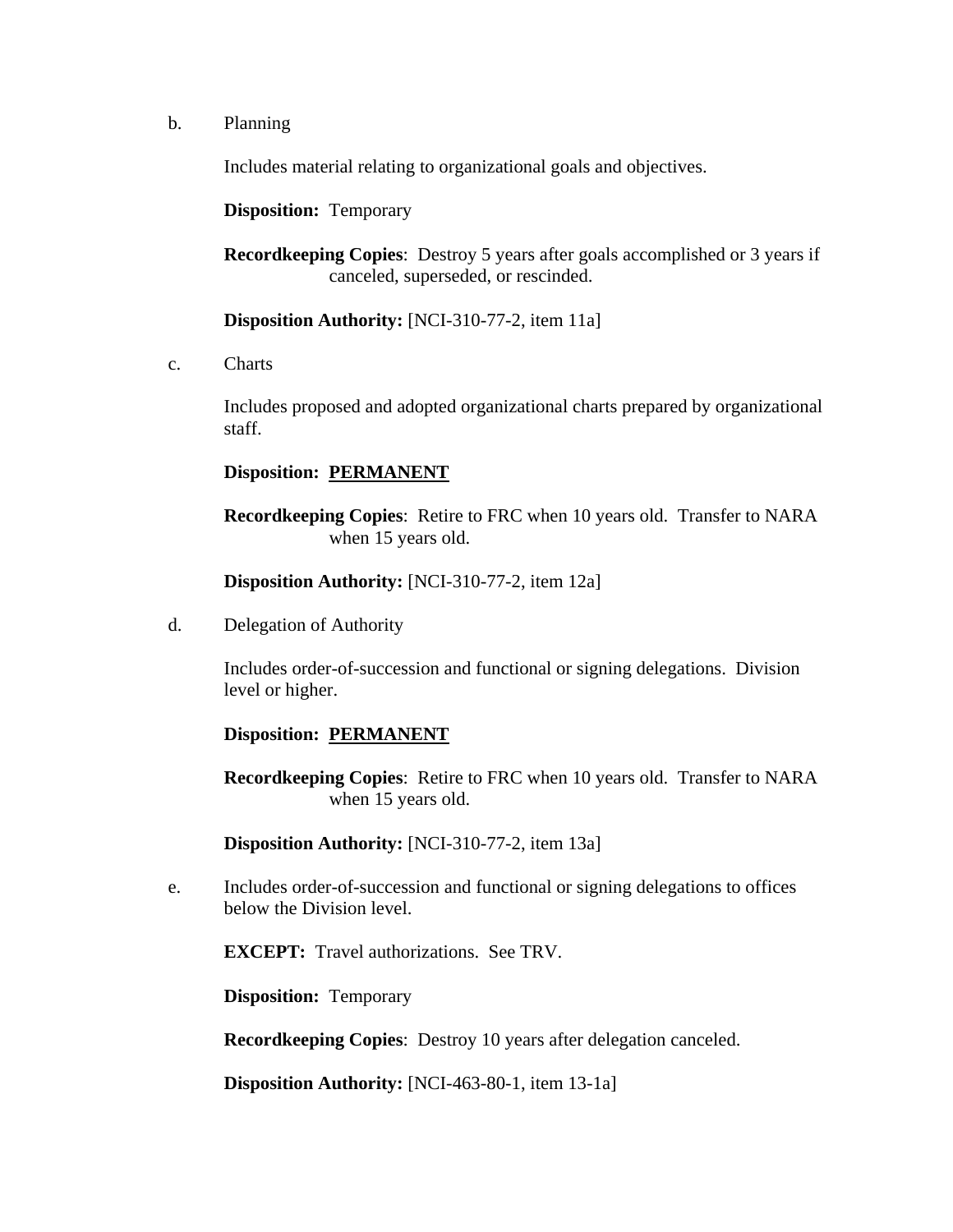f. Temporary Delegations

Designations for one to act for another on temporary basis such as during leave and illness.

**Disposition:** Temporary

**Recordkeeping Copies**: Destroy when 3 years old.

**Disposition Authority:** [NCI-310-77-2, item 14a]

# **6. EMERGENCY PREPAREDNESS**

Material related to Emergency Preparedness Program. Includes material related to biological warfare, radiation, and the like.

See Security / Emergency Planning / item 2

# **7. PROJECTS**

a. General material on projects.

**Disposition:** Temporary

**Recordkeeping Copies**: Destroy when 3 years old.

**Disposition Authority:** [NCI-310-77-2, item 16a]

b. Reference material

**Disposition:** Temporary

**Recordkeeping Copies**: Destroy when superseded or obsolete.

**Disposition Authority:** [NCI-310-77-2, item 17a]

c. Case file records and related correspondence on approved projects or task forces having precedential significance. Includes basic documentation and final report or other substantive material. Show title and date span of project, as: ADM 6 PROJECT No. 00 Service Guide to MRP-BS Operations. Includes nonrecurring or one-time projects.

# **Disposition: PERMANENT**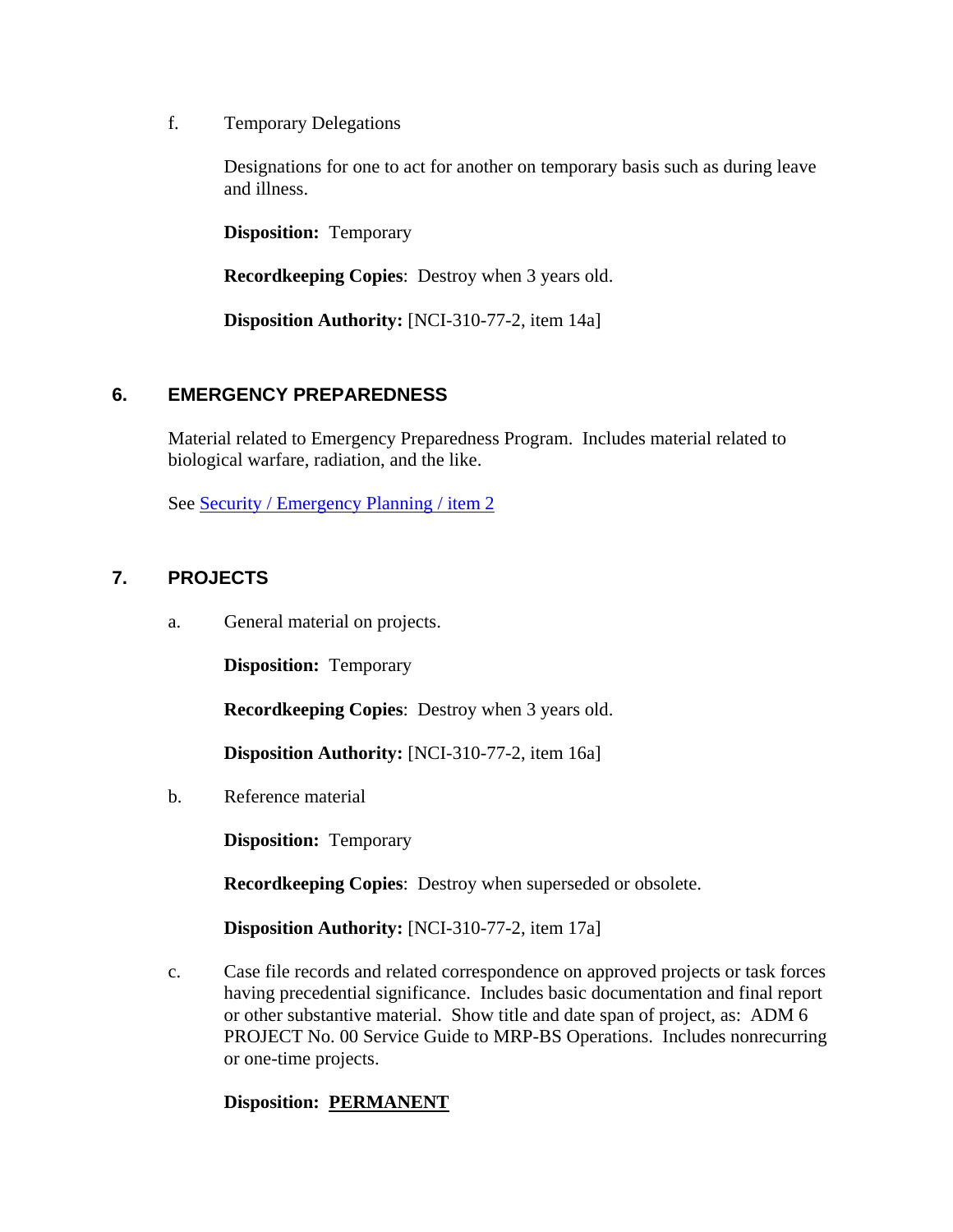**Recordkeeping Copies**: Retire to FRC when 5 years old. Transfer to NARA when 15 years old.

**Disposition Authority:** [NCI-310-77-2, item 18a]

d. All other projects.

**Disposition:** Temporary

**Recordkeeping Copies:** Destroy 5 years after completion of project.

**Disposition Authority:** [NCI-310-77-2, item 19a]

e. Proposed projects

**Disposition:** Temporary

**Recordkeeping Copies:** Destroy when 5 years old, if no further action is taken.

**Disposition Authority:** [NCI-310-77-2, item 20a]

f. Work papers and draft report of project.

**Disposition:** Temporary

**Recordkeeping Copies:** Destroy 3 years after completion of project.

**Disposition Authority:** [NCI-310-77-2, item 21a]

#### **8. COMMUNICATIONS**

a. General material on communications. Includes list of Federal translators.

**Disposition:** Temporary

**Recordkeeping Copies:** Destroy when 3 years old.

**Disposition Authority:** [GRS 12, Item 2a]

b. Directories

Correspondence and other material on updating office directories and listings, Agency directories, organizations, and/or firms and similar matters.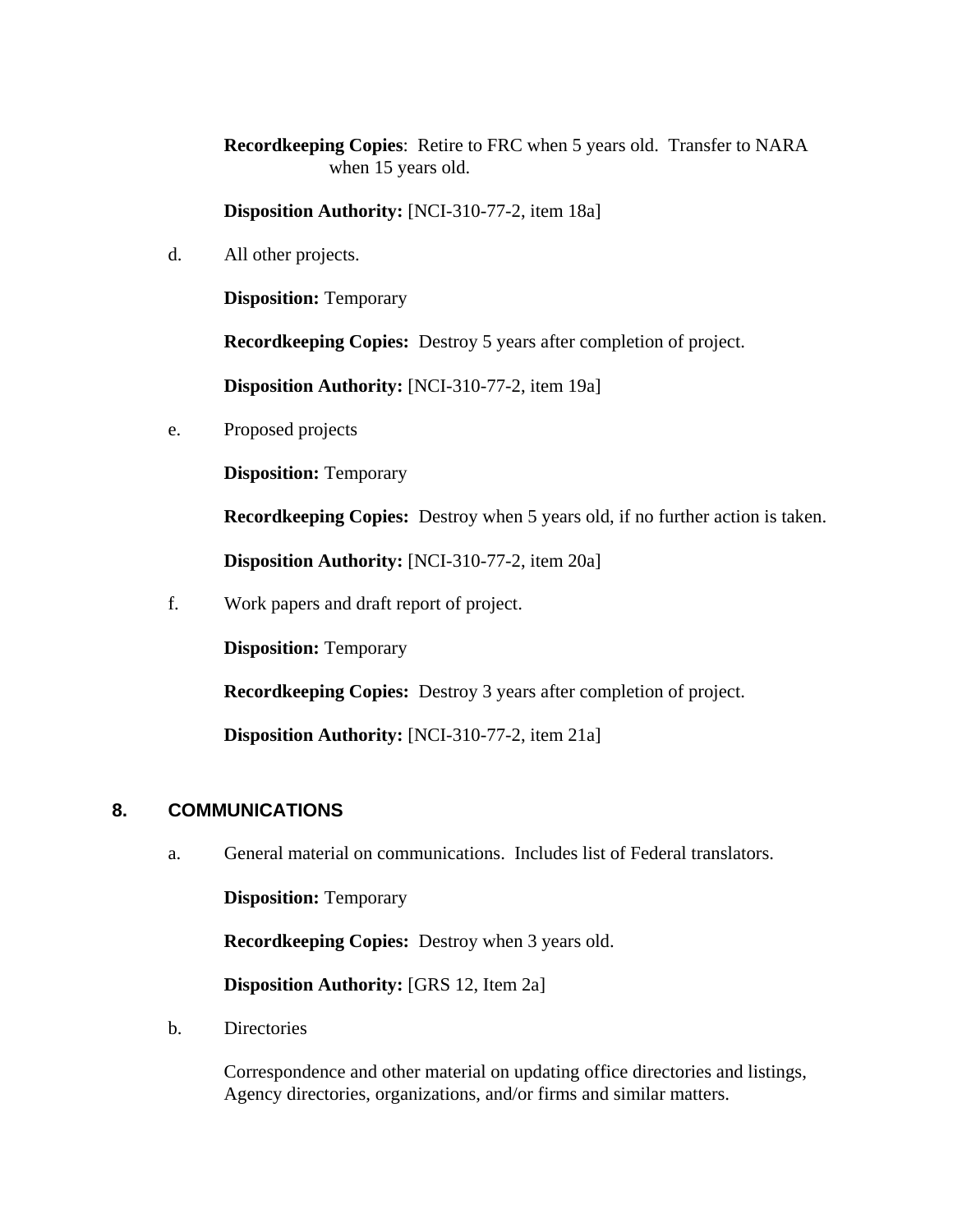**Disposition:** Temporary

**Recordkeeping Copies:** Destroy when change has been made and verified.

**Disposition Authority:** [NCI-310-77-2, item 23a]

c. Maintain directories used in day-to-day operations on desk top or in bookcase.

**Disposition:** Temporary

**Recordkeeping Copies:** Destroy when superseded or obsolete.

**Disposition Authority:** [NCI-310-77-2, item 24a]

d. All other material

**Disposition:** Temporary

**Recordkeeping Copies:** Destroy when 3 years old.

**Disposition Authority:** [NCI-310-77-2, item 25a]

e. Telephone - Telegraph

Material on commercial, Federal Telecommunications System (FTS), Advance Record System (ARS) of General Services Administration, facsimile transmission facilities, leased wire telegraph, and the like.

**EXCEPT:** File telegram and facsimile transmission by the appropriate subject.

**EXCEPT:** File billing documents for telephone and telephone services under FISCAL AFFAIRS.

**Disposition: Temporary** 

**Recordkeeping Copies:** Destroy when 3 years old.

**Disposition Authority:** [GRS 12, Item 2b]

f. Electronic Mail

Material on Electronic Mail to include changes to Electronic Mail ID's and updated listings.

**Disposition:** Temporary